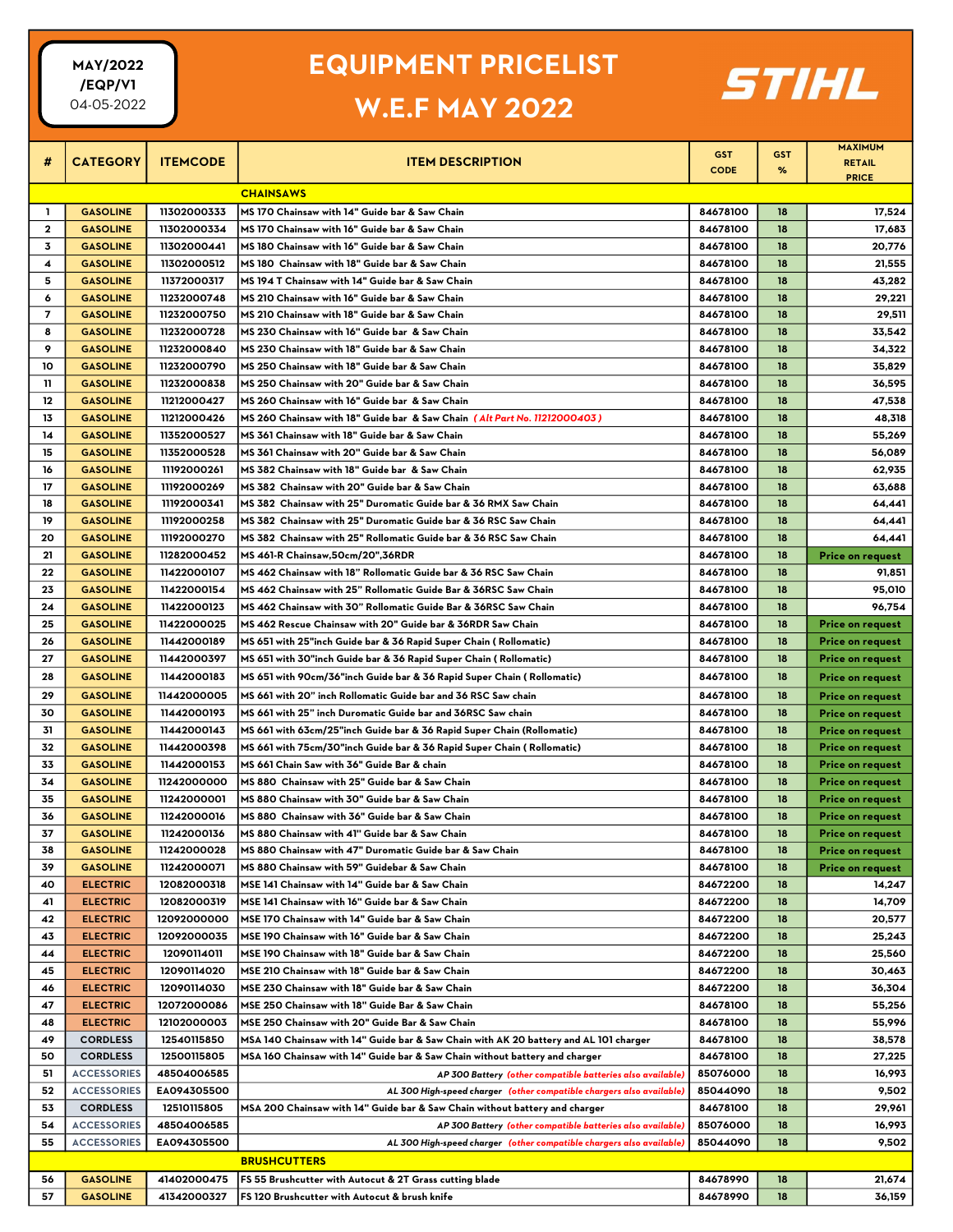### EQUIPMENT PRICELIST

# W.E.F MAY 2022



|          |                                    |                            |                                                                                                 |                           |                 | <b>MAXIMUM</b>   |
|----------|------------------------------------|----------------------------|-------------------------------------------------------------------------------------------------|---------------------------|-----------------|------------------|
| #        | <b>CATEGORY</b>                    | <b>ITEMCODE</b>            | <b>ITEM DESCRIPTION</b>                                                                         | <b>GST</b><br><b>CODE</b> | <b>GST</b><br>% | <b>RETAIL</b>    |
|          |                                    |                            |                                                                                                 |                           |                 | <b>PRICE</b>     |
| 58       | <b>GASOLINE</b>                    | 41512000004                | FS 230 Brushcutter with Autocut & 2T Grass cutting blade                                        | 84678990                  | 18              | 27,978           |
| 59       | <b>GASOLINE</b>                    | 41342000389                | FS 250 Brush cutter with Autocut & brush knife                                                  | 84678990                  | 18              | 47,630           |
| 60       | <b>GASOLINE</b>                    | 41342000409                | FS 350 clearing saw with Autocut & brush knife                                                  | 84672900                  | 18              | 56,974           |
| 61<br>62 | <b>GASOLINE</b><br><b>GASOLINE</b> | 41342000408<br>41282000152 | FS 380 clearing saw with Autocut & brush knife<br>FS 400 Brushcutter with Autocut & brush knife | 84672900<br>84678990      | 18<br>18        | 65,102<br>76,534 |
| 63       | <b>GASOLINE</b>                    | 41282000156                | FS 450 clearing saw with Autocut & brush knife                                                  | 84672900                  | 18              | 88,005           |
| 64       | <b>GASOLINE</b>                    | 41450113301                | FR 3001 Brushcutter, backpack with Autocut & 2T grass cutting blade                             | 84678990                  | 18              | 16,599           |
| 65       | <b>GASOLINE</b>                    | 41512000008                | FR 230 clearing saw, backpack with Autocut & 2T grass cutting blade                             | 84672900                  | 18              | 29,511           |
| 66       | <b>GASOLINE</b>                    | 41342000231                | FT 250 Tea plant pruner                                                                         | 84678990                  | 18              | 44,498           |
| 67       | <b>GASOLINE</b>                    | 41342000340                | KA 120 - Paddy Power Weeder - without attachments                                               | 84678990                  | 18              | 29,789           |
| 68       | <b>ACCESSORIES</b>                 | 46017101504                | Pick tines attachment                                                                           | 82079090                  | 18              | 13,705           |
| 69       | <b>ACCESSORIES</b>                 | 70318710000                | Cage Wheel Set - 1 LH + 1 RH                                                                    | 84213990                  | 18              | 2,602            |
| 70       | <b>ELECTRIC</b>                    | 48160114100                | FSE 52 Trimmer with Autocut                                                                     | 84672900                  | 18              | 7,943            |
| 71       | <b>ELECTRIC</b>                    | 48090114124                | FSE 81 Brushcutter with Autocut                                                                 | 84672900                  | 18              | 13,507           |
| 72       | <b>CORDLESS</b>                    | 45120115700                | FSA 45 Trimmer - inbuilt battery & charger included                                             | 84672900                  | 18              | 10,692           |
| 73       | <b>CORDLESS</b>                    | 45220115740                | FSA 57 SET with AK 20 battery and AL 101 charger                                                | 84672900                  | 18              | 25,124           |
| 74       | <b>CORDLESS</b>                    | 48632000002                | FSA 90 Brushcutter with Autocut without battery and charger                                     | 84678990                  | 18              | 33,119           |
| 75       | <b>ACCESSORIES</b>                 | 48504006585                | AP 300 Battery (other compatible batteries also available)                                      | 85076000                  | 18              | 16,993           |
| 76       | <b>ACCESSORIES</b>                 | EA094305500                | AL 300 High-speed charger (other compatible chargers also available)                            | 85044090                  | 18              | 9,502            |
|          |                                    |                            | <b>BLOWERS</b>                                                                                  |                           |                 |                  |
|          |                                    |                            |                                                                                                 |                           |                 |                  |
| 77       | <b>GASOLINE</b>                    | 42290111723                | <b>BG 50 Blower, Handheld</b>                                                                   | 84145930                  | 18              | 17,630           |
| 78       | <b>GASOLINE</b>                    | 42410111754                | BG 86 Blower, Handheld                                                                          | 84145990                  | 18              | 26,406           |
| 79       | <b>GASOLINE</b>                    | 42030111633                | BR 420 Blower, backpack                                                                         | 84145990                  | 18              | 37,269           |
| 80       | <b>GASOLINE</b>                    | 42820111612                | BR 550 Blower, backpack                                                                         | 84145990                  | 18              | 69,833           |
| 81       | <b>GASOLINE</b>                    | 42820111629                | BR 600 Blower, backpack (Alt Part No. 42820111611)                                              | 84145930                  | 18              | 71,353           |
| 82       | <b>GASOLINE</b>                    | 42030112611                | SR 420 Mistblower                                                                               | 84244100                  | 12              | 38,899           |
| 83       | <b>GASOLINE</b>                    | 42440112663                | SR 450 Mistblower                                                                               | 84248200                  | 12              | 47,880           |
| 84       | <b>GASOLINE</b>                    | 42530112600                | SR 5600 Mistblower                                                                              | 84244100                  | 12              | 22,542           |
| 85       | <b>ELECTRIC</b>                    | 48110111552                | <b>BGE 81 Blower, Handheld</b>                                                                  | 85098000                  | 18              | 13,388           |
| 86       | <b>CORDLESS</b>                    | 45130115900                | BGA 45 Blower, Handheld with inbuilt battery & charger included                                 | 85098000                  | 18              | 10,692           |
| 87       | <b>CORDLESS</b>                    | 45230115970                | BGA 57 SET Cordless Blower with AK 20 battery and charger                                       | 85098000                  | 18              | 13,877           |
| 88       | <b>CORDLESS</b>                    | BA020115900                | BGA 86 Blower, Handheld without battery and charger                                             | 85098000                  | 18              | 23,591           |
| 89       | <b>ACCESSORIES</b>                 | 48504006585                | AP 300 Battery (other compatible batteries also available)                                      | 85076000                  | 18              | 16,993           |
| 90       | <b>ACCESSORIES</b>                 | EA094305500                | AL 300 High-speed charger (other compatible chargers also available)                            | 85044090                  | 18              | 9,502            |
| 91       | <b>CORDLESS</b>                    | 48660115900                | BGA 100 Blower, Handheld without battery and charger                                            | 85098000                  | 18              | 26,022           |
| 92       | <b>ACCESSORIES</b>                 | 48714006520                | AR 3000, Backpack Battery (other compatible batteries also available)                           | 85076000                  | 18              | 96,528           |
| 93       | <b>ACCESSORIES</b>                 | EA094305700                | AL 500 Quick charger (other compatible chargers also available)                                 | 85044090                  | 18              | 13,054           |
| 94       | <b>MANUAL</b>                      | 42550194910                | SG 11                                                                                           | 84244100                  | 12              | 1,517            |
|          |                                    |                            | <b>CLEANERS</b>                                                                                 |                           |                 |                  |
| 95       | <b>ELECTRIC</b>                    | RE020114516                | NEW<br>RE 80 High Pressure Cleaner                                                              | 84243000                  | 18              | 12,225           |
|          | <b>ELECTRIC</b>                    | RE020114501                | LAUNCH<br>RE 80 X High Pressure Cleaner                                                         | 84243000                  | 18              | 11,564           |
|          | <b>ELECTRIC</b>                    | 49510124508                | RE 90 High Pressure Cleaner ( Alt. Part No. RE020114543 )                                       | 84243000                  | 18              | 15,013           |
| 96       | <b>ELECTRIC</b>                    | 49500124501                | RE 100 High Pressure Cleaner                                                                    | 84243000                  | 18              | 19,771           |
| 97       | <b>ELECTRIC</b>                    | 49500124521                | RE 110 High Pressure Cleaner                                                                    | 84243000                  | 18              | 24,965           |
| 98       | <b>ELECTRIC</b>                    | 49500124541                | RE 120 High Pressure Cleaner                                                                    | 84243000                  | 18              | 31,864           |
| 99       | <b>ELECTRIC</b>                    | 49500114551                | High Pressure Cleaner RE 120 PLUS                                                               | 84243000                  | 18              | 33,754           |
| 100      | <b>ELECTRIC</b>                    | 49500124561                | RE 130 High Pressure Cleaner (Alt. Part No. 49500124560)                                        | 84243000                  | 18              | 36,622           |
| 101      | <b>ELECTRIC</b>                    | RE010114500                | RE 150 Electric high-pressure cleaner                                                           | 84243000                  | 18              | 66,054           |
| 102      | <b>ELECTRIC</b>                    | 47880124512                | RE 272+ High Pressure Cleaner                                                                   | 84243000                  | 18              | 120,041          |
| 103      | <b>ELECTRIC</b>                    | SE010124400                | SE 33 Vacuum Cleaner                                                                            | 85081100                  | 18              | 9,608            |
| 104      | <b>ELECTRIC</b>                    | 47840124400                | SE 62 Vaccum cleaner                                                                            | 85081900                  | 18              | 15,463           |
| 105      | <b>ELECTRIC</b>                    | 47740124400                | SE 122 Vaccum cleaner                                                                           | 85081900                  | 18              | 33,582           |
| 106      | <b>MANUAL</b>                      | 48600194706                | KG 770 Sweeper                                                                                  | 96039000                  | 18              | 33,337           |
| 107      | <b>CORDLESS</b>                    | 48600114703                | KGA 770 Sweeper without battery and charger                                                     | 84678990                  | 18              | 76,547           |
| 108      | <b>ACCESSORIES</b>                 | 48504006585                | AP 300 Battery (other compatible batteries also available)                                      | 85076000                  | 18              | 16,993           |
| 109      | <b>ACCESSORIES</b>                 | EA094305700                | AL 500 Quick charger (other compatible chargers also available)                                 | 85044090                  | 18              | 13,054           |
|          |                                    |                            | <b>HEDGE TRIMMERS &amp; POLE PRUNERS</b>                                                        |                           |                 |                  |
| 110      | <b>CORDLESS</b>                    | 48590112930                | HLA 86 Long-reach Hedgetrimmer without battery and charger                                      | 84672900                  | 18              | 41,578           |
| 111      | <b>ACCESSORIES</b>                 | 48504006585                | AP 300 Battery (other compatible batteries also available)                                      | 85076000                  | 18              | 16,993           |
|          |                                    |                            |                                                                                                 |                           |                 |                  |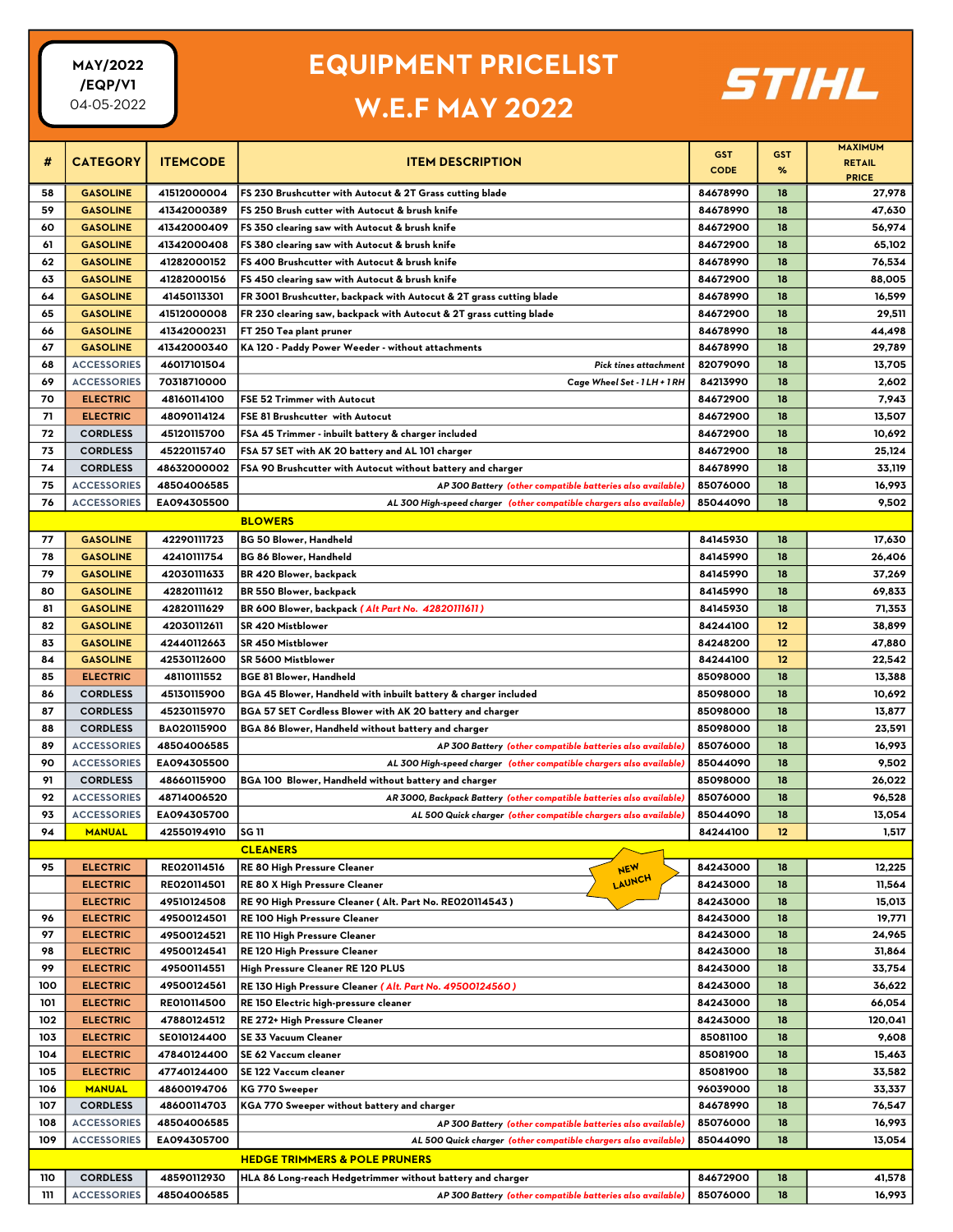### EQUIPMENT PRICELIST

### W.E.F MAY 2022



|     |                    |                 |                                                                                |                           |                 | <b>MAXIMUM</b>   |
|-----|--------------------|-----------------|--------------------------------------------------------------------------------|---------------------------|-----------------|------------------|
| #   | <b>CATEGORY</b>    | <b>ITEMCODE</b> | <b>ITEM DESCRIPTION</b>                                                        | <b>GST</b><br><b>CODE</b> | <b>GST</b><br>% | <b>RETAIL</b>    |
|     |                    |                 |                                                                                |                           |                 | <b>PRICE</b>     |
| 112 | <b>ACCESSORIES</b> | EA094305500     | AL 300 High-speed charger (other compatible chargers also available)           | 85044090                  | 18              | 9,502            |
| 113 | <b>GASOLINE</b>    | 42280112937     | HS 45 Hedgetrimmer 18"                                                         | 84678990                  | 18              | 30,014           |
| 114 | <b>GASOLINE</b>    | 42280112943     | HS 52, Tea Pruner                                                              | 84678990                  | 18              | 30,621           |
| 115 | <b>GASOLINE</b>    | 42370112984     | HS 82 T Hedgetrimmer 500mm/20" (Alt. Part no. 42370112950)                     | 84678990                  | 18              | 58,243           |
| 116 | <b>GASOLINE</b>    | 42370112985     | HS 82 T Hedge Trimmer, 600mm/24"                                               | 84678990                  | 18              | 61,877           |
| 117 | <b>GASOLINE</b>    | 42370112977     | HS 82 R Hedgetrimmer 24"                                                       | 84678990                  | 18              | 56,617           |
| 118 | <b>ELECTRIC</b>    | 48180113500     | HSE 42 Hedgetrimmer 18"                                                        | 84672900                  | 18              | 7,996            |
| 119 | <b>ELECTRIC</b>    | 48180113501     | HSE 52 Hedgetrimmer 18"                                                        | 84672900                  | 18              | 11,181           |
| 120 | <b>ELECTRIC</b>    | 48120113528     | HSE 71 Hedgetrimmer 28"                                                        | 84672900                  | 18              | 19,124           |
| 121 | <b>ELECTRIC</b>    | 48120113531     | HSE 81 Hedgetrimmer 28"                                                        | 84672900                  | 18              | 23,313           |
| 122 | <b>CORDLESS</b>    | GA010116910     | GTA 26 set with battery and charger                                            | 84672900                  | 18              | 17,339           |
| 123 | <b>CORDLESS</b>    | HA030113506     | HSA 26 set with battery and charger                                            | 84672900                  | 18              | 14,141           |
| 124 | <b>CORDLESS</b>    | 45110113500     | HSA 45 Hedgetrimmer 18" - with integral battery and charger                    | 84672900                  | 18              | 10,692           |
| 125 | <b>CORDLESS</b>    | 45210113500     | HSA 56 Hedgetrimmer 18" without battery and charger                            | 84678990                  | 18              | 20,604           |
| 126 | <b>ACCESSORIES</b> | 48504302520     | AL 101 Charger                                                                 | 85044090                  | 18              | 4,603            |
| 127 | <b>ACCESSORIES</b> | 45204006535     | AK 20 Battery                                                                  | 85076000                  | 18              | 10,141           |
| 128 | <b>CORDLESS</b>    | 45210113510     | HSA 56 Hedgetrimmer 18" - Complete Set - with AK 20 battery and AL 101 charger | 84672900                  | 18              | 28,983           |
| 129 | <b>CORDLESS</b>    | 48510113520     | HSA 66 Hedgetrimmer 20" without battery and charger                            | 84672900                  | 18              | 19,956           |
| 130 | <b>ACCESSORIES</b> | 48504006585     | AP 300 Battery (other compatible batteries also available)                     | 85076000                  | 18              | 16,993           |
| 131 | <b>ACCESSORIES</b> | EA094305500     | AL 300 High-speed charger (other compatible chargers also available)           | 85044090                  | 18              | 9,502            |
| 132 | <b>CORDLESS</b>    | 48510113521     | HSA 86 Hedgetrimmer 24" without battery and charger                            | 84672900                  | 18              | 23,273           |
| 133 | <b>ACCESSORIES</b> | 48504006585     | AP 300 Battery (other compatible batteries also available)                     | 85076000                  | 18              | 16,993           |
| 134 | <b>ACCESSORIES</b> | EA094305500     | AL 300 High-speed charger (other compatible chargers also available)           | 85044090                  | 18              | 9,502            |
| 135 | <b>GASOLINE</b>    | 41382000054     | HT 75 Pole pruner 12" (Alt. Part No. 41382000044)                              | 84678990                  | 18              | 71,684           |
| 136 | <b>CORDLESS</b>    | 48572000017     | HTA 65 Pole Pruner without battery and charger.                                | 84672200                  | 18              | 41,710           |
| 137 | <b>ACCESSORIES</b> | 48504006585     | AP 300 Battery (other compatible batteries also available)                     | 85076000                  | 18              | 16,993           |
| 138 | <b>ACCESSORIES</b> | EA094305500     | AL 300 High-speed charger (other compatible chargers also available)           | 85044090                  | 18              | 9,502            |
| 139 | <b>CORDLESS</b>    | LA032000004     | HTA 66 Cordless Pole pruner without battery and charger                        | 84672200                  | 18              | 41,710           |
| 140 | <b>ACCESSORIES</b> | 48504006585     | AP 300 Battery (other compatible batteries also available)                     | 85076000                  | 18              | 16,993           |
| 141 | <b>ACCESSORIES</b> | EA094305500     | AL 300 High-speed charger (other compatible chargers also available)           | 85044090                  | 18              | 9,502            |
| 142 | <b>CORDLESS</b>    | LA032000002     | HTA 86 Cordless Pole Pruner without battery and charger                        | 84672200                  | 18              | 47,948           |
| 143 | <b>ACCESSORIES</b> | 48504006585     | AP 300 Battery (other compatible batteries also available)                     | 85076000                  | 18              | 16,993           |
| 144 | <b>ACCESSORIES</b> | EA094305500     | AL 300 High-speed charger (other compatible chargers also available)           | 85044090                  | 18              | 9,502            |
|     |                    |                 | <b>POWER TOOLS</b>                                                             |                           |                 |                  |
| 142 | <b>GASOLINE</b>    | 43130112120     | BT 131 Earth Auger - without Drill bit                                         | 84678990                  | 18              | 88,878           |
| 143 | <b>ACCESSORIES</b> | 44046802006     | Earth auger drill Ø 60 mm                                                      | 82071900                  | 18              | 9,855            |
| 144 | <b>ACCESSORIES</b> | 44046802009     | Earth auger drill Ø 90 mm                                                      | 82071900                  | 18              | 11,526           |
| 145 | <b>ACCESSORIES</b> | 44046802012     | Earth auger drill Ø 120 mm                                                     | 82071900                  | 18              | 12,141           |
| 146 | <b>ACCESSORIES</b> | 44046802015     | Earth auger drill Ø 150 mm                                                     | 82071900                  | 18              | 12,286           |
| 147 | <b>ACCESSORIES</b> | 44046802020     | Earth auger drill Ø 200 mm                                                     | 82071900                  | 18              | 13,210           |
| 148 | <b>ACCESSORIES</b> | 44046802030     | Earth auger drill Ø 300 mm                                                     | 82071900                  | 18              | 15,252           |
| 149 | <b>GASOLINE</b>    | 42520116300     |                                                                                | 84678990                  | 18              | Price on request |
|     |                    |                 | GS 461 Rock Cutter without 10L pressurized water container                     |                           |                 |                  |
| 150 | <b>GASOLINE</b>    | 41370115314     | KM 85 R Kombi engine                                                           | 84678990                  | 18              | 31,851           |
| 151 | <b>GASOLINE</b>    | 41802000589     | KM 131 Kombi engine                                                            | 84678990                  | 18              | 45,027           |
| 152 | <b>GASOLINE</b>    | 46040115401     | MM 56 Multi engine - witthout attachment                                       | 84798999                  | 18              | 44,445           |
|     | <b>ACCESSORIES</b> | 46017404605     | <b>BF-MM Pick tines</b>                                                        | 82079090                  | 18              | 2,682            |
|     | <b>ACCESSORIES</b> | 46017404606     | <b>BK-MM Bolo tines</b>                                                        | 82079090                  | 18              | 3,478            |
| 153 | <b>GASOLINE</b>    | 42482000000     | PC 70 Palm cutter - with Chisel & Sickle attachment                            | 84678990                  | 18              | 86,552           |
| 154 | <b>GASOLINE</b>    | 42482000002     | PC 75 Palm cutter - with Chisel & Sickle attachment                            | 84678990                  | 18              | 109,759          |
| 155 | <b>GASOLINE</b>    | 42410110931     | SH 86 Shredder, Handheld                                                       | 85086000                  | 18              | 33,582           |
| 156 | <b>ELECTRIC</b>    | 48110110819     | SHE 71 Shredder, Handheld                                                      | 85081900                  | 18              | 15,767           |
| 157 | <b>ELECTRIC</b>    | 48110110840     | SHE 81 Shredder, Handheld                                                      | 85081900                  | 18              | 16,097           |
| 158 | <b>GASOLINE</b>    | 42380112810     | TS 420 Cutt off saw with 14" composite wheel                                   | 84678990                  | 18              | Price on request |
| 159 | <b>GASOLINE</b>    | 42240112820     | TS 800 Cut off saw with 16" composite wheel                                    | 84678990                  | 18              | Price on request |
| 160 | <b>CORDLESS</b>    | 48640116600     | TSA 230 Cut off saw with 9"composite wheel                                     | 84672900                  | 18              | Price on request |
|     |                    |                 | without battery, charger and 10L pressurized water container                   |                           |                 |                  |
| 161 | <b>ACCESSORIES</b> | 48504006585     | AP 300 Battery                                                                 | 85076000                  | 18              | 16,993           |
| 162 | <b>ACCESSORIES</b> | EA094305700     | AL 500 Quick charger                                                           | 85044090                  | 18              | 13,054           |
|     |                    |                 | <b>MANUAL SAW</b>                                                              |                           |                 |                  |